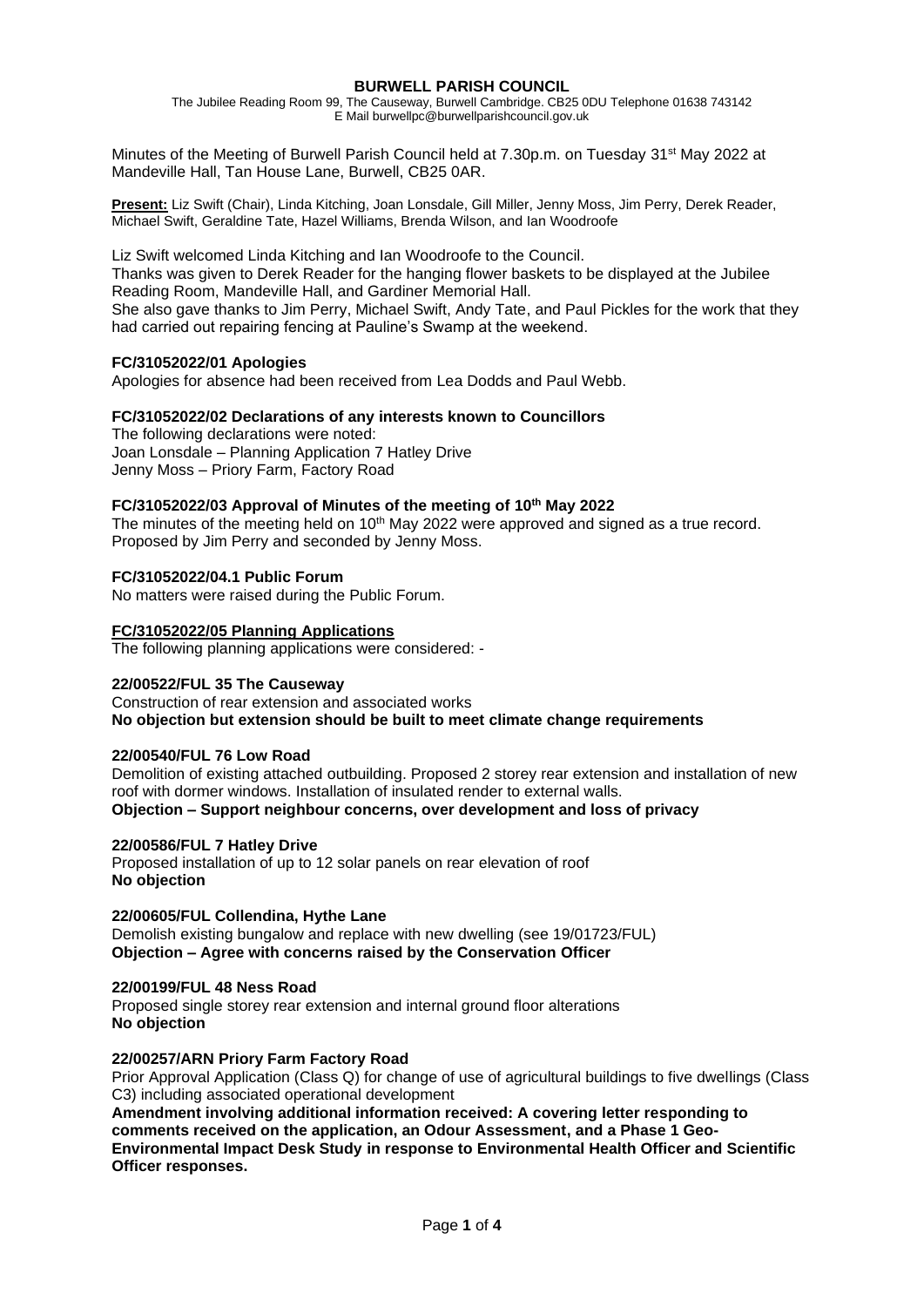# **Objection – lack of improvement to infrastructure particularly the highway to support the increased number of dwellings.**

**Request to be made to Case Officer regarding the size of dwellings, what is involved in the associated operational development and what the planning reference ARN stands for?**

# **22/00444/PIP 4 Hythe Lane**

Permission in principle for construction of 2 semi-detached houses with 4 parking spaces to replace existing house and garage.

Please note that the date for responses for this application has passed and that no extension was available – **Application noted**

# **22/00389/FUL Mayo House 52 Ness Road**

Two storey side part single storey rear extension **Amendment involving the reduction in size of the extension No objection**

# **22/00246/FUL Breach Cottage Ness Road**

Demolition and replacement of existing dwelling; change of use of farmland to paddock; erection of detached garage, erection of entrance gate, wall and access works

**Amendment involving A revision to the proposal description to the following: Demolition and replacement of existing dwelling; change of use of farmland to paddock; erection of detached garage, erection of entrance gate, wall and access works The scheme has been amended to reduce the number of dwellings proposed from two to one. The proposed entrance walls and gate have been amended and the proposal now includes the provision of a detached garage. No objection**

# **22/00369/FUL 27 Carter Road**

Construction of 1no.three-bedroom single storey detached dwelling

**The amendment involves: Amended red line to include visibility splays and revised application form to include additional notices served.**

**Objection as per the original application – Amendment does not resolve initial concerns raised.**

# **Letter from The Planning Inspectorate re Sunnica – Letter noted.**

# **FC/31052022/06 Planning decisions from District Council**

The following decisions were noted:

# **21/01777/OUT Dairy Cottage Ness Road - Refusal**

Construction of 1 dwelling and associated works

# **22/00328/FUL 34 Swaffham Road – Approval**

Proposed demolition of existing conservatory and erection of single storey rear extension, loft/roof alterations to form first floor accommodation and associated works.

# **21/01573/FUL Orchard Lodge 29B The Causeway – Approval**

Construction of 1 private detached dwelling and associated works

# **21/01508/RMM Land Adjacent to Melton Farm, Newmarket Road - Approval**

Reserved matters infrastructure application (Phase 2) for internal access, layout, scale, appearance and landscaping for the provision of an internal spine road, landscaping and associated drainage and related infrastructure pursuant to approved application 15/01175/OUM for redevelopment of land at Newmarket Road Burwell to provide up to 350 dwellings (including affordable housing provision) with associated open space, sports provision, access and infrastructure.

# **FC/31052022/07 Notifications from ECDC of approved work to trees**

The following approved tree works were noted:

# **22/00370/TRE 95 North Street**

T1 Conifer – Fell to ground level due to excessive shading of both properties and potential future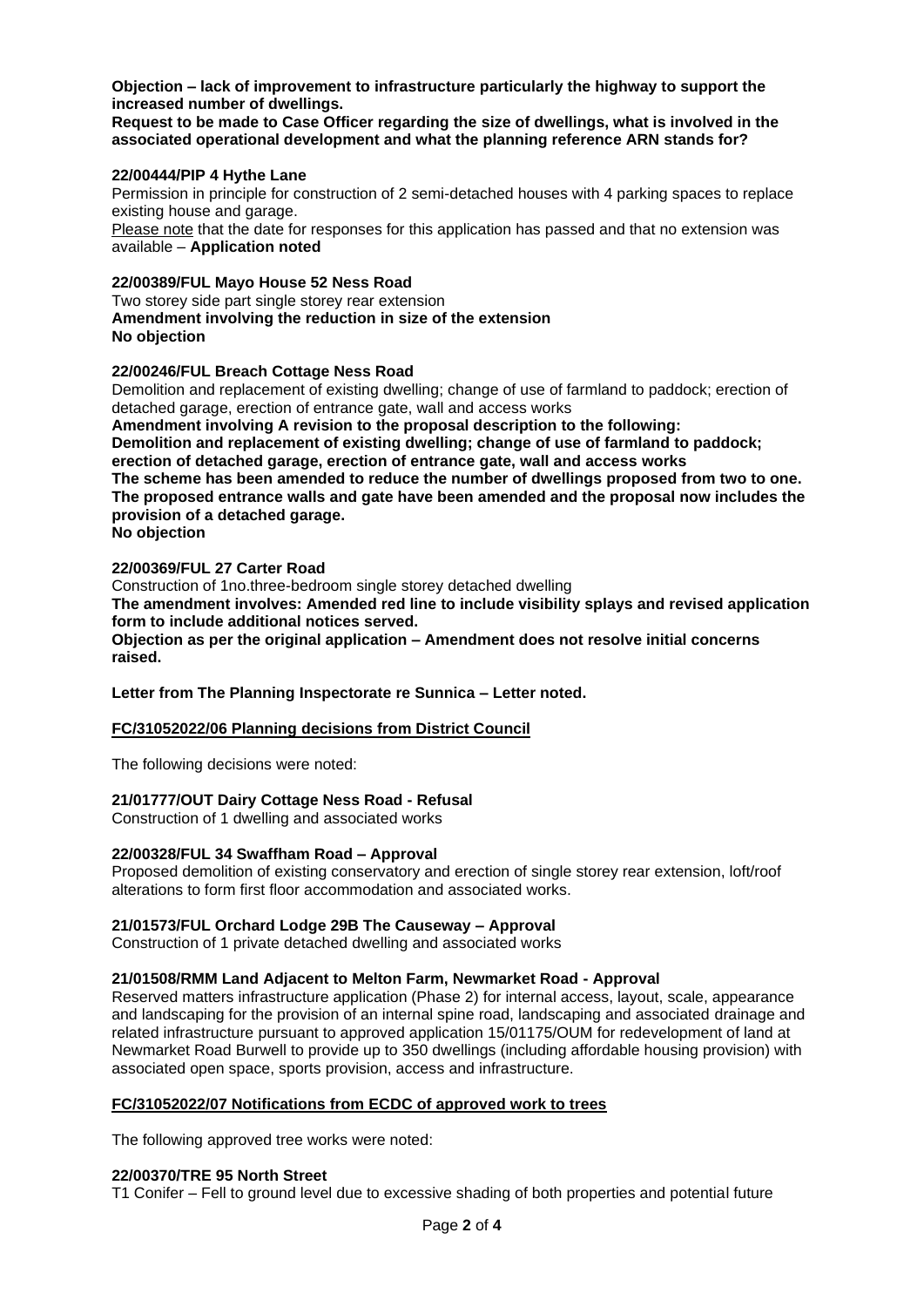# damage to both properties

# **FC/31052022/08 Urgent Matters for Consideration**

1. Approval of Payments to the following:

The following payments were approved. Four further payments were also considered and approved as urgent payments. These four payments are for work carried out at the Gardiner Memorial Hall and are as follows:

Andrew Firebrace Partnership £408.00 Cadman Construction £22,800.00 Cadman Construction £14,820.00 Varsity £2052.00

Proposed by Gill Miller, seconded by Brenda Wilson.

The Clerk confirmed that the Football Club is due to pay towards the cost of the temporary toilet at Margaret Field. The toilet will be removed over the summer months and returned in September.

| Payee                                  | <b>Description</b>                           | <b>Amount</b><br>inc Vat |
|----------------------------------------|----------------------------------------------|--------------------------|
| $\overline{\mathsf{Mr}}$<br>Groundsman | <b>End of Season</b><br>Pitch<br>Maintenance | £10,185.30               |
| Saunders                               | <b>GMH</b>                                   | £2,300.40                |
| <b>Boston</b>                          | Refurbishment                                |                          |
|                                        | <b>GMH</b><br>Refurbishment                  | £5,400.00                |
|                                        | <b>GMH</b><br>Refurbishment                  | £5,400.00                |
| E Standeven                            | Ret of Dep MH                                | £50.00                   |
| <b>Burwell Print</b>                   | Speed Campaign<br><b>Insert Clunch</b>       | £688.20                  |
| <b>ESPO</b>                            | <b>GMH Chairs</b>                            | £8,040.00                |
|                                        | <b>Cleaning Supplies</b>                     | £32.22                   |
|                                        | <b>Cleaning Items</b><br><b>GMH</b>          | £102.84                  |
| <b>British Gas</b>                     | <b>Public Toilet</b>                         | £11.41                   |
| Landmark<br><b>Toilets</b>             | <b>Margaret Field</b>                        | £100.00                  |
| Sharp                                  | Photocopier<br>Contract                      | £70.02                   |
| <b>Burwell</b><br>Window<br>Cleaning   | Various<br>Properties                        | £65.00                   |
| Sharman                                | <b>GMH</b>                                   | £1,035.00                |
| Grimwade                               | Refurbishment                                |                          |
| CO-OP                                  | Rebursement of<br>payment in error           | £281.00                  |
| <b>Burwell</b><br>Office<br>Cleaning   | <b>Cleaning Various</b><br>Properties        | £1,062.80                |
| Lloyds Bank                            | Various                                      | £415.87                  |
| Corona<br>Energy                       | Allotment                                    | £11.79                   |
|                                        | <b>GMH</b>                                   | £78.44                   |
|                                        | Recreation<br>Ground                         | E79.53                   |
|                                        | JRR                                          | £54.37                   |